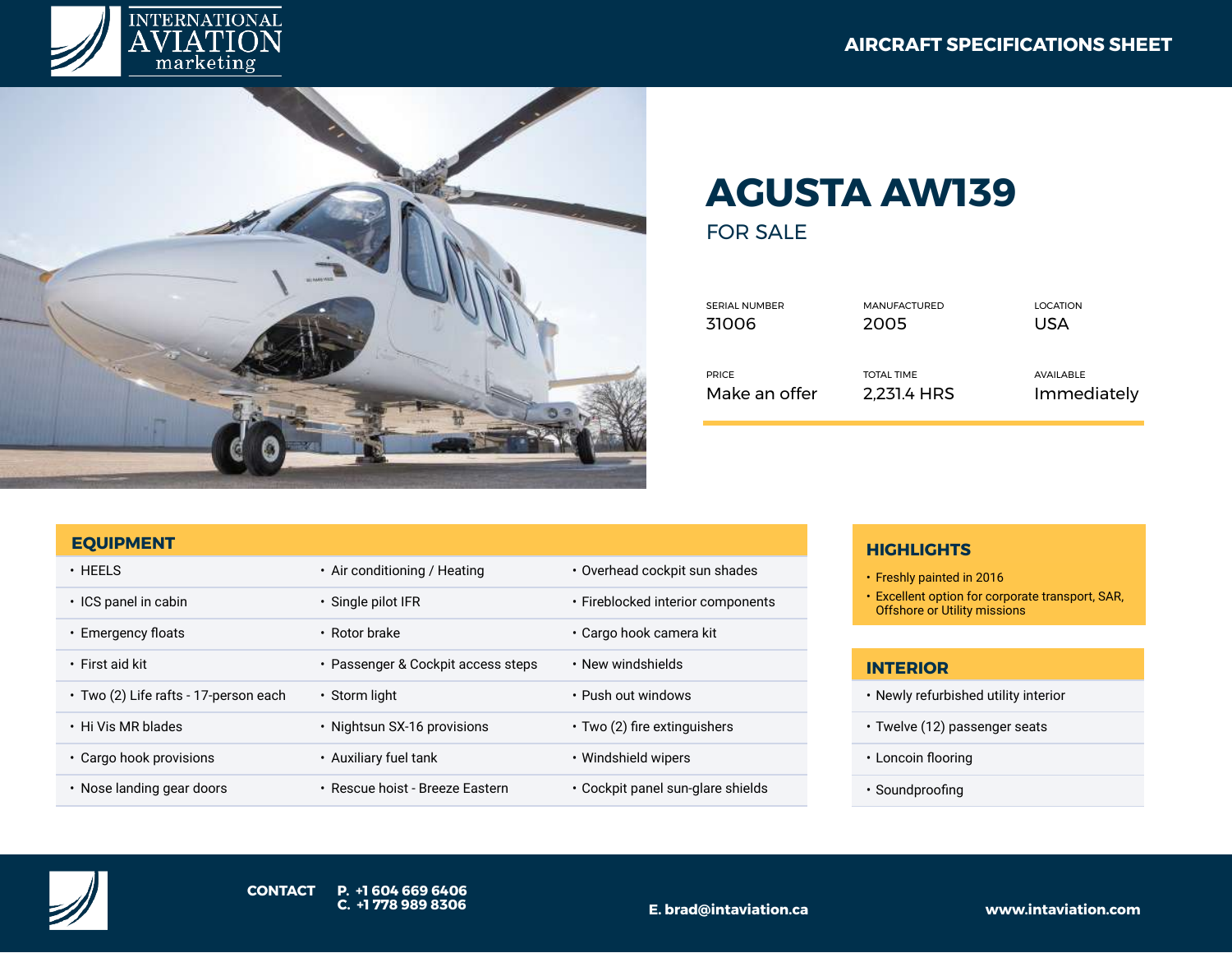



| <b>AVIONICS</b>                      |                                                |
|--------------------------------------|------------------------------------------------|
| $\cdot$ TCAS                         | <b>Bendix King KTA-970</b>                     |
| $\cdot$ ADELT                        |                                                |
| • Radar altimeter                    | RT-300                                         |
| $\cdot$ IFCS                         | Honeywell Primus Epic                          |
| • 4-Axis autopilot with autohover    | 6.0                                            |
| • Weather radar                      | Honeywell Primus 660                           |
| $\cdot$ EGPWS                        |                                                |
| • Dual NAV/COMM                      |                                                |
| • Transponder                        | Mode S                                         |
| $\cdot$ DME                          |                                                |
| · Four (4) PFD/MFD                   | 8" x 10" Colour AMLCD                          |
| $\cdot$ CVR/FDR                      | <b>With RIPS</b>                               |
| • Dual AHRS                          |                                                |
| • Avionics Suite                     | Honeywell Primus Epic IV with 4-Axis SAR Modes |
| • Dual flight management system      | <b>With GPS</b>                                |
| · SAS control panel                  |                                                |
| · Pilot & Copilot interphone control | Cyclic grip and floor switches                 |







**E. brad@intaviation.ca www.intaviation.com**